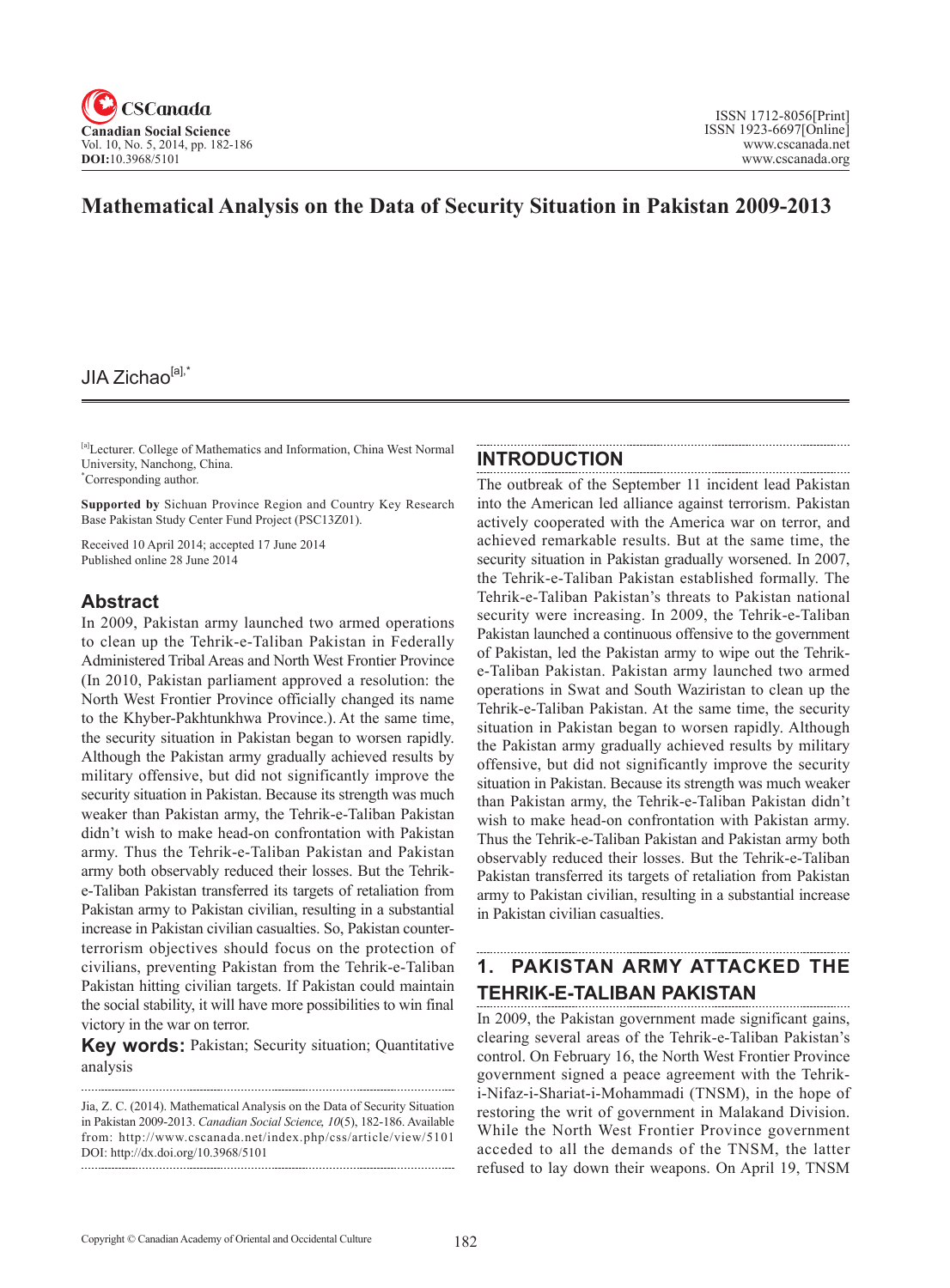leader Sufi Mohammad announced his disregard for the political system of Pakistan and asked governmentappointed judges to leave Malakand Division. This is the turning point, provoking a full-scale military operation across Malakand Division. Hundreds of terrorists were killed, injured, and arrested in the operation. The military operation succeeded in a pure military perspective.

On August 4, leader of the Tehrik-e-Taliban Pakistan, Baitullah Mehsud was killed by U.S. drone. The top three leaders of the Tehrik-e-Taliban Pakistan, Hakimullah Mehsud, Wali-ur-Rehman Mehsud, and Qari Hussain, jockeyed for power after Baitullah Mehsud's death. Hakimullah Mehsud was eventually made the consensus leader. And the Tehrik-e-Taliban Pakistan increased its attacks. This prompted the Pakistan army to intensify operations against the Tehrik-e-Taliban Pakistan, finally culminating in a full-scale ground offensive in South Waziristan in mid-October. Until December 7, the Pakistan army had cleared major towns of the terrorists. But many extremist organizations have not been dislodged. At the end of 2009, Pakistan's paramilitary Frontier Corps was engaged in fighting against Lashkar i Islam at Khyber Agency. And the Pakistan Air Force and Army Aviation had hit the Tehrik-e-Taliban Pakistan in Orakzai Agency. The Pakistan Government claimed to have made gains against the Tehrik-e-Taliban Pakistan. (United States Department of State Publication Office of the Coordinator for Counter terrorism, 2010, pp.158-159).

In 2010, the Pakistani army continued to conduct operations in Federally Administered Tribal Areas and Khyber-Pakhtunkhwa Province. Pakistani army forces undertook substantial efforts to hit terrorists. Pakistan army launched some large-scale counterinsurgency operations in Mohmand, Orakzai, and Khyber-Pakhtunkhwa province. When Pakistan army conducted operations to eliminate terrorists, it often lacked the capability to ensure war areas remained under the control of Pakistan army. Given its inability to pursue the complete elimination of the terrorist, Pakistan utilized a strategy to conduct limited operations to "contain" terrorist operatives in some areas. (United States Department of State Publication Office of the Coordinator for Counter terrorism, 2011, pp.121-122).

In 2011, Pakistan remained its efforts on counter terrorism, actively engaging against al-Qaida and the Tehrik-e Taliban Pakistan. A series of bangs, including the May 2 Abbottabad raid that killed Usama bin Ladin, indicated Pakistan's great efforts in counter terrorism. In September, the Pakistan army announced the capture of senior al-Qaida leader Younis al-Mauritani in a operation. (United States Department of State Publication Office of the Coordinator for Counter terrorism, 2012, p.141).

In 2012, Pakistan army undertook operations against terrorist groups that carried out attacks within Pakistan, such as the Tehrik-e Taliban Pakistan. But Pakistan army did not take significant action against some other violent extremist groups, such as Lashkar-e-Tayyiba, which continued to operate and raise funds openly in Pakistan through its political and charitable wing, Jamaat-udDawa. The widely publicized shooting of a 14 years old girl, Malala Yousufzai, by the Tehrik-e-Taliban Pakistan led to public calls for the Pakistan army to do more against terrorist groups. (United States Department of State Publication Office of the Coordinator for Counter terrorism, 2013, pp.166-167).

In 2013, Pakistan continued to confront terrorist groups, including al-Qaida, the Tehrik-e-Taliban Pakistan, the Punjabi Taliban, and Lashkar-I-Jhangvi, all of whom mounted attacks against police, military and security forces, or engaged in violence and criminal activities against all sectors of society. Pakistan did not confront Lashkar-e-Tayyiba, however, who continued to operate and raise fund in Pakistan with its front organizations. The May 2013 national elections brought in new civilian leadership, which was reviewing a new Counter-terrorism strategy at year's end. Pakistan government has pursued negotiations with Tehrik-e-Taliban Pakistan while also targeting the group militarily. (United States Department of State Publication Office of the Coordinator for Counter terrorism, 2014, pp.194-195).

From 2009 to 2013, despite the Pakistan army undertook so much operations against the terrorist groups, but due to the Pakistan army was much powerful than the terrorist groups, so the terrorist groups generally prefer to avoid a head-on confrontation with the Pakistan army. The Pakistan army found it was very hard to effectively eliminate the main force of militants. This resulted in the Pakistan army eliminate militants significantly reduced year by year. By Table 1 and Figure 1 we know, the Pakistan army killed 8389 militants in 2009. In 2010, the Pakistan army killed 5170 militants. This number is 38% lower than last year. In 2011, the Pakistan army killed 2800 militants. This number is 46% lower than last year. In 2012, the Pakistan army killed 2472 militants. This number is 12% lower than last year. In 2013, the Pakistan army killed 1702 militants. This number is 31% lower than last year. And the number of 2013 is 80% lower than 2009's figure.

**Table 1 Terrorists Killed by Pakistan Army in Pakistan 2009-2013**

|      | .<br>.                |
|------|-----------------------|
| Year | Terrorists/insurgents |
| 2009 | 8389                  |
| 2010 | 5170                  |
| 2011 | 2800                  |
| 2012 | 2472                  |
| 2013 | 1702                  |





**Figure 1** 

**Terrorists Killed by Pakistan Army in Pakistan 2009-2013** Data source: http://www.satp.org/satporgtp/countries/pakistan/database/ casualties.htm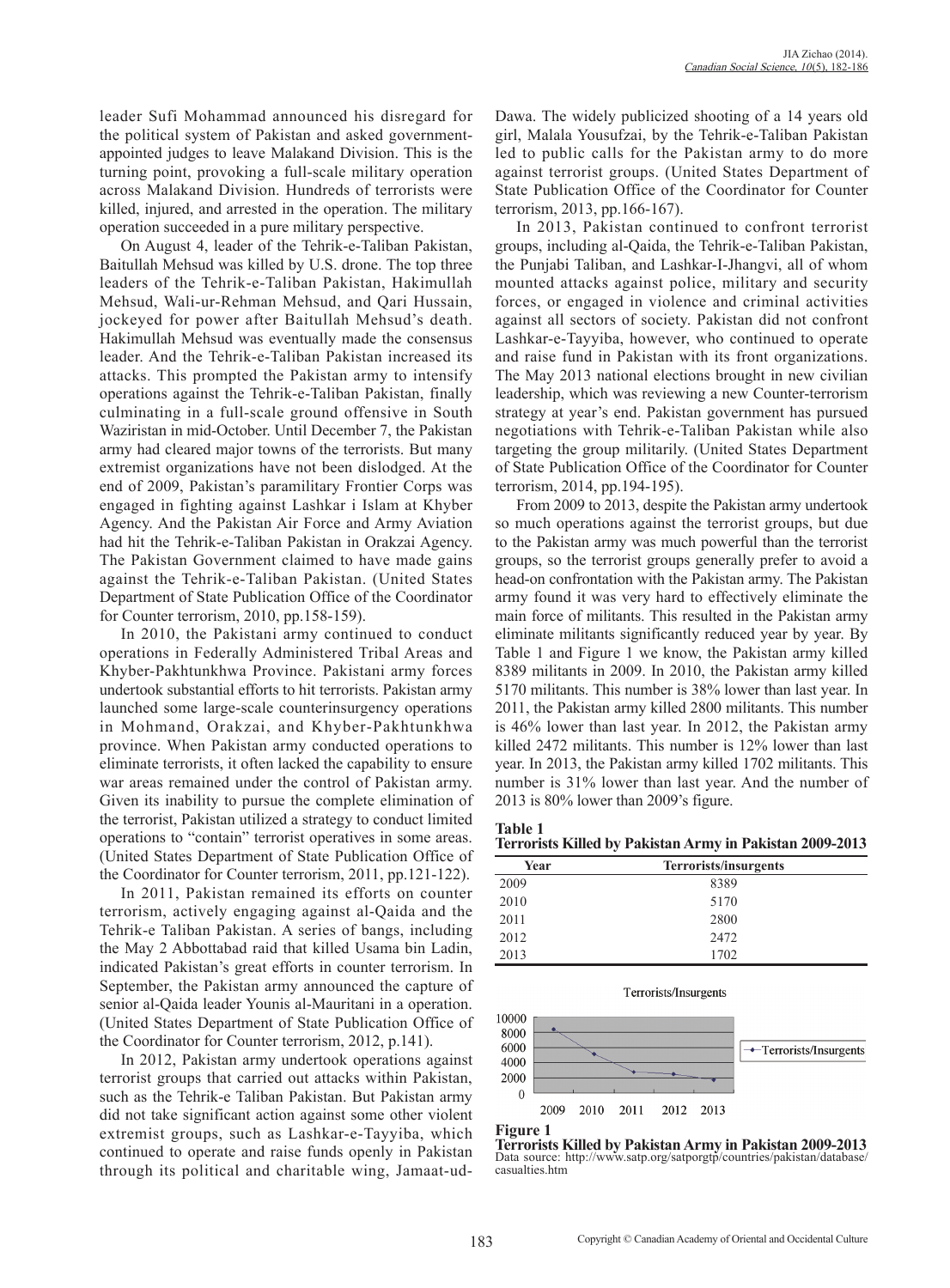## **2. THE TEHRIK-E-TALIBAN PAKISTAN LAUNCHED TERROR ASSAULT**

In retaliation for the military operation of Pakistan army, terrorist organizations in Pakistan launched large-scale terrorist attacks. Terrorist attacks expanded from north to south, spread quite rapidly. The targets of terrorist attack include military base, political building to and the religious places. Everything is contained therein. All these terrorist attack caused huge casualties and adverse effects. Terrorist attacks spread from the northwest area to the southern provinces, such as Balochistan province, Punjab province and Sindh province. Especially in Southern Punjab Province, the situation is particularly bad. Because terrorist attacks on the political and military objectives is the most direct way to retaliate the Pakistan government and the Pakistan army, and it also has great convulsion power, thus it become the best choice of the terrorist organizations.

The terrorist organization launched terrorist attacks against important anti extremist politicians. Federal Minister for Minorities Affairs Shahbaz Bhatti was assassinated on March 2, 2011 in Sector 1-8 of the Federal Capital by assassinator who opened fire on him and fled the scene on a car. (Pakistan Minister Shahbaz Bhatti assassinated in Capital City, 2011) The Awami National Party's district president Muzaffar Ali Khan and two of his associates were gunned down in Swat's Matta region's Shakardarra area on May 28, 2011.In the past also, Khan had had to leave his house on account of the threats from militants. (ANP leader, two others killed in Swat, 2011) On 2011 September 14, Militants had planted a remote controlled explosive device in Maidan area of Lower Dir, which detonated after the Awami National Party district president Sher Muhammad Khan reached there. Sher Muhammad Khan was killed in the blast while four others sustained injuries. (Bomb kills local ANP leader in Lower Dir, 2011) Militants fired two missiles at a rally led by the governor of Khyber-Pakhtunkhwa province on Oct 11, 2011, killing one person and wounding four, but the governor was not hurt. (Pakistan's governor escapes missile attack, 2011) A policeman and a little girl were killed when a suicide bomber attacked the motorcade of former interior minister Aftab Ahmad Sherpao near Kangra village on March 3, 2012 soon after he left the venue of a public meeting in nearby Battgram village of Shabqadar tehsil. (Faiz Muhammad. Sherpao survives suicide attack; policeman, girl die, 2012)

For the purpose of eliminating the Counter-terrorism elites in the Pakistan army and police, the terrorist organization launched terrorist attacks on the Counterterrorism elites in the Pakistan army and police. A carborne Taliban suicide bomber flattened the house of senior counter-terrorism police officer Aslam Khan in Karachi on September 19, 2011, killing eight people including six policemen. Senior Superintendent Aslam Khan was unhurt in the attack but whose home was destroyed. He had been threatened by the Tehrik-e-Taliban Pakistan and knew that he was the target. The militant group claimed responsibility for the attack and said Khan had been targeted for arresting, torturing and killing Taliban members. Khan heads the counter-terrorism unit of the Police Crime Investigation Department in Karachi, investigating Islamist militant cells in this port city. (Taliban suicide blast in Karachi leaves eight dead, 2011)

The twin suicide bombs on September 7, 2011 targeted Pakistan's paramilitary force, the Frontier Corps which was responsible for the capture of the Al Qaeda operatives. One attacker detonated his bomb-laden car outside the residence of the deputy chief of the Frontier Corps in Quetta city, before a second attacker blew himself up inside the house. The attack on the home of deputy chief Farrukh Shahzad wounded him, killed his wife and injured at least one of his children. The Tehrik-e-Taliban Pakistan has claimed responsibility for twin suicide bombs in Quetta that killed at least 24 people, saying they were to avenge the arrests of Al Qaeda operatives. (Quetta blasts to avenge Qaeda arrests: Taliban, 2011)

Cause the hatred enhanced by warfare, the terrorist organization launched terrorist attacks on military bases, intelligence office and the police stations. The Tehrik-e-Taliban Pakistan claimed responsibility for a deadly attack on March 8, 2011 in Faisalabad. At least 24 people were killed and 105 others were wounded when a bomb went off at a compressed natural gas station. Ihsanullah Ihsan, spokesman for the Tehrik-e-Taliban Pakistan, said the target was the regional office of Pakistan's top spy agency, the ISI. Ihsan said the ISI had killed many Taliban fighters over the years and had handed over some to the United States in return for money. He warned that his group will continue to target the ISI in revenge. (Samson Desta, Taliban claims responsibility for deadly attack, 2011) On 2011May 22, at least a dozen Taliban attacked the Mehran base, a key naval aviation facility in Karachi. 11 navy officers and two paramilitary rangers were killed and 14 others injured in the attack. And two maritime patrol aircraft P-3 Orion were destroyed and at least nine people were also wounded in the assault. (Taliban claims responsibility for attack on naval facility in Karachi that has left at least 13 dead, 2011) The Tehrik-e-Taliban Pakistan on May 13, 2011 claimed their first major strike in revenge for Osama bin Laden's death as more than 80 people were killed and at least 115 were wounded in a suicide and bomb attack on the Frontier Constabulary personnel. The explosions detonated in the Shabqadar Tehsil of Charsadda. (Twin blasts kill more than 80 in Charsadda, 2011)

Although the Tehrik-e-Taliban Pakistan achieved some success in terrorist attacks on the Pakistan army, police and other targets, but the number of Pakistan army killed by the Tehrik-e-Taliban was in decline gradually. This is because the Tehrik-e-Taliban Pakistan avoids having head-on confrontation with the Pakistan army, prefers to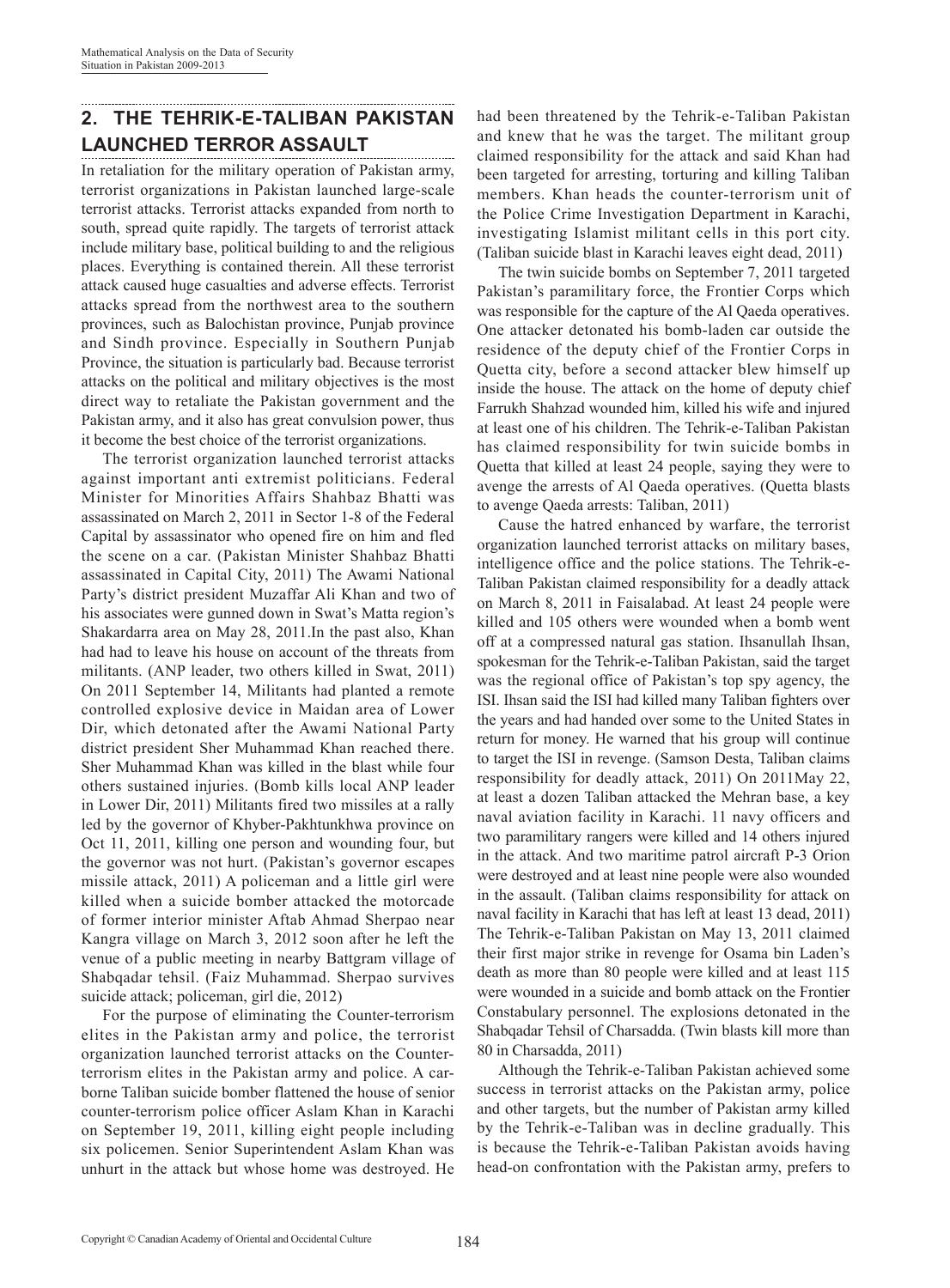resort small scale harassment and attacks, so can not kill a large amount of Pakistan army.

By Table 2 and Figure 2 we know, the Tehrik-e-Taliban Pakistan killed 991 Pakistan soldiers in 2009. In 2010, the Tehrik-e-Taliban Pakistan killed 469 Pakistan soldiers. This number is 53% lower than the previous year. In 2011, the Tehrik-e-Taliban Pakistan killed 765 Pakistan soldiers. This number is 63% higher than the previous year. In 2012, the Tehrik-e-Taliban Pakistan killed 732 Pakistan soldiers. This number is 4% lower than the previous year. In 2013, the Tehrik-e-Taliban Pakistan killed 676 Pakistan soldiers. This number is  $8\%$  lower than the previous year. And this number is 32% lower than in 2009.

**Table 2 Security Force Personnel Killed by Terrorists in Pakistan 2009-2013**

| Year | <b>Security Force Personnel</b> |
|------|---------------------------------|
| 2009 | 991                             |
| 2010 | 469                             |
| 2011 | 765                             |
| 2012 | 732                             |
| 2013 | 676                             |



#### **Figure 2**

**Security Force Personnel Killed by Terrorists in Pakistan 2009-2013**

Data source: http://www.satp.org/satporgtp/countries/pakistan/ database/casualties.htm

#### **3. CIVILIAN CASUALTY INCREASED RAPIDLY**

Due to the high difficulty of attacking Pakistan military and government goal, and attacks on Pakistan civilians can achieve political, social and religious goals, so the Tehrik-e-Taliban Pakistan choose the Pakistan civilians as the main attack target. This leads to ceaselessly increased civilian deaths. The Tehrik-e-Taliban Pakistan ceaselessly launched attacks on civilians over the Pakistan.

The Tehrik-e-Taliban Pakistan launched a large-scale indiscriminate attacks on Pakistan civilians, caused huge casualties. A roadside bomb killed 14 passengers in a van and wounded 12 others in northwest Pakistan near the Afghan border on September 16, 2012. (Roadside bomb kills 14 in Lower Dir, 2012) A car bomb killed 17 people including women and children and wounded dozens more when it exploded near a bus queue at a market in northwest Pakistan's Khyber agency on December 17, 2012. (Car bomb kills 17 in Khyber agency, 2012) Nineteen people were killed and 25 others were injured after three passenger buses were struck by an explosion in Mastung's Dringarh area early on December 30, 2012. (Blast in Mastung kills 19, 2012)

To disturb the pace of the reconstruction of the Pakistan government in tribal areas, the Tehrik-e-Taliban Pakistan launched attacks on the tribal elders and the tribal lashkar leaders who pro-government in the tribal areas. Suspected Taliban fighters have shot and killed a pro-government tribal elder who was trying lure back tribesmen who had fled northwest Pakistan because of fighting between militants and the army. The gunmen on a motorcycle shot Malik Arsala Khan on July 31, 2011 in the main bazaar in Tank district. (Suspected militants kill pro-government tribal elder, 2011) Two men were killed and a woman injured when 15 terrorists armed with automatic weapons attacked the house of a progovernment tribal elder, Malik Rehan, in Turbat area of Central Kurram on May 6, 2012. (Tribal elder's house attacked; two killed, 2012) A militant shot dead the head of a local pro-government militia in the Kalaya area of the northwestern Orakzai tribal region on March 9, 2012. (A militant killed the head of local militia in Orakzai, 2012) Remote-controlled bombs on June 11, 2012 killed two people, including a commander of Aman Lashkar (pro-government militia), in the Mastak area of Khyber Agency. (Peace militia chief among two killed in Khyber bombing, 2012) A pro-government lashkar leader Abdul Rasheed Khan was killed and his brother Adam Khan was injured in an improvised explosive deviceblast on July 14, 2012. (Bomb kills lashkar leader in Landikotal, 2012)

A majority of the Tehrik-e-Taliban Pakistan belong to Sunnite. To attack the believers of other religions and other factions of Islam, could not only meet the religious prejudice of the Tehrik-e-Taliban Pakistan, but also provoke the religious conflicts in Pakistan. And the Tehrik-e-Taliban Pakistan could make profit of these attacks. So, the Tehrike-Taliban Pakistan launched large-scale attacks toward religious goal in Pakistan. Two Taliban suicide bombers caused carnage on Apr 3 2011 at a Sufi shrine in eastern Pakistan, killing at least 41 people and wounding scores in the latest bloody attack on minority religious groups. (Asim Tanveer, Suicide blast in Pakistan kills dozens, 2011) Obaidullah Ustad, imam of the Shaidu village mosque was shot dead by militants in Nowshera District on November 19, 2011. He had earlier stopped militants from preaching "terrorist values" at the mosque. The militants wanted to have access to the mosque and use it as a base to find new recruits. The militants belonged to the Tehrik-e-Taliban Pakistan. (Iftikhar Firdous, Militants kill mosque cleric for resisting 'terrorist value' preaching, 2011) Gunmen forced 20 Shiites off buses in northern Pakistan and killed them. This incident happened on Aug. 16, 2012 in the Naran Valley. (Gunmen kill 20 Shiite Muslims forced off buses in northern Pakistan, 2012)

By Table 3 and Figure 3 we know, the Tehrik-e-Taliban Pakistan killed 2324 Pakistan civilians in 2009. In 2010, the Tehrik-e-Taliban Pakistan killed 1796 Pakistan civilians. This number is 23% lower than the previous year. In 2011,